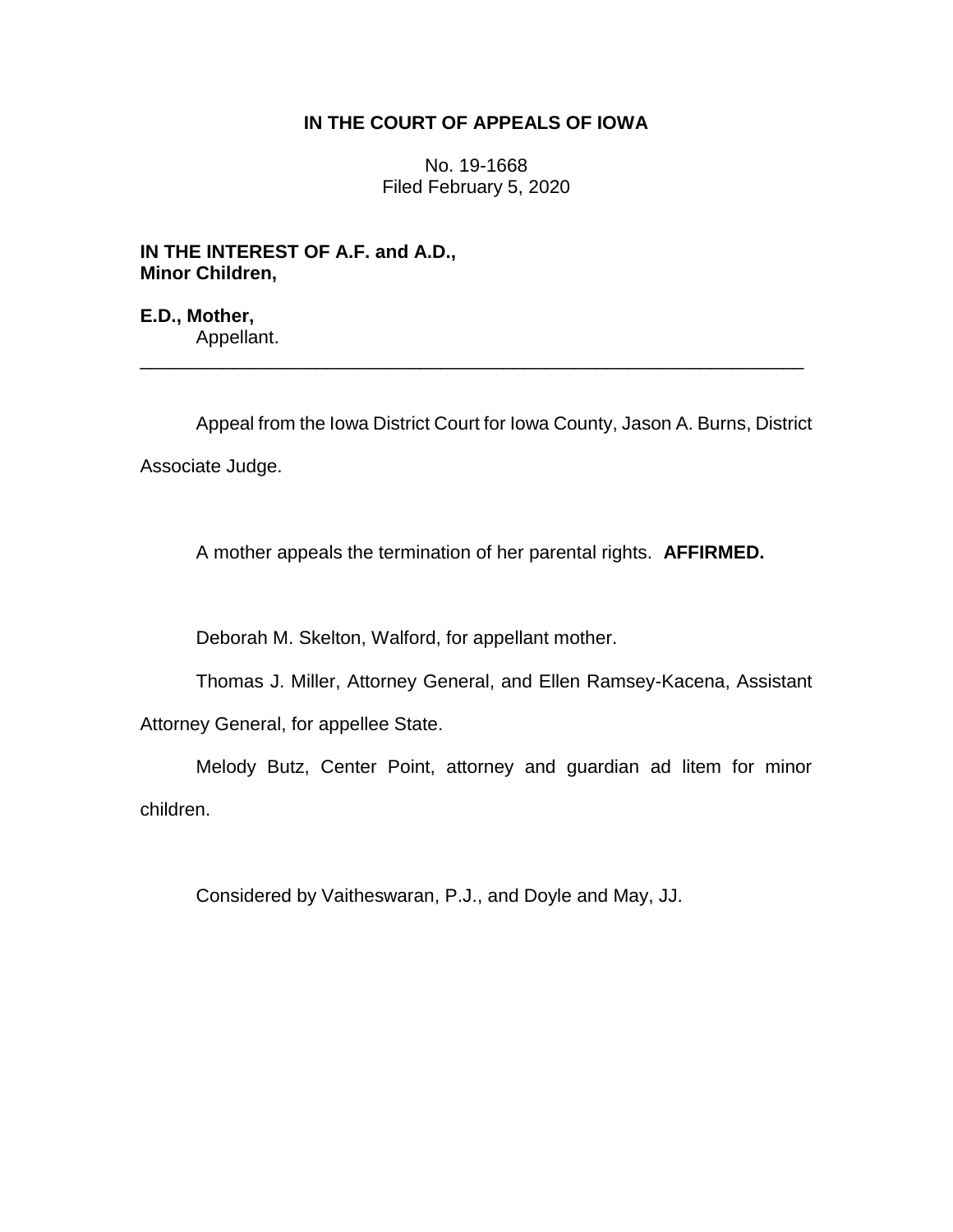**MAY, Judge.**

 $\overline{a}$ 

A mother appeals from the termination of her parental rights to her children, A.F. and A.D.<sup>1</sup> She argues (1) the State failed to satisfy the statutory grounds authorizing termination and (2) termination is not in the children's best interests. We affirm.

We review termination proceedings de novo. *In re P.L.*, 778 N.W.2d 33, 40 (Iowa 2010). "We will uphold an order terminating parental rights where there is clear and convincing evidence of the statutory grounds for termination. Evidence is clear and convincing when there is no serious or substantial doubt as to the correctness of the conclusions of law drawn from the evidence." *In re T.S.*, 868 N.W.2d 425, 431 (Iowa Ct. App. 2015) (citing *In re D.W.*, 791 N.W.2d 703, 706 (Iowa 2010)).

The mother claims the State failed to satisfy the statutory grounds authorizing termination. Here, the juvenile court terminated the mother's parental rights pursuant to Iowa Code section 232.116(1)(f) and (h) (2019). These paragraphs differ slightly. Paragraph (f) authorizes termination of a parent's parental rights when:

(1) The child is four years of age or older.

(2) The child has been adjudicated a child in need of assistance pursuant to section 232.96.

(3) The child has been removed from the physical custody of the child's parents for at least twelve of the last eighteen months, or for the last twelve consecutive months and any trial period at home has been less than thirty days.

(4) There is clear and convincing evidence that at the present time the child cannot be returned to the custody of the child's parents as provided in section 232.102.

<sup>&</sup>lt;sup>1</sup> The State also terminated the parental rights of the fathers. They do not appeal.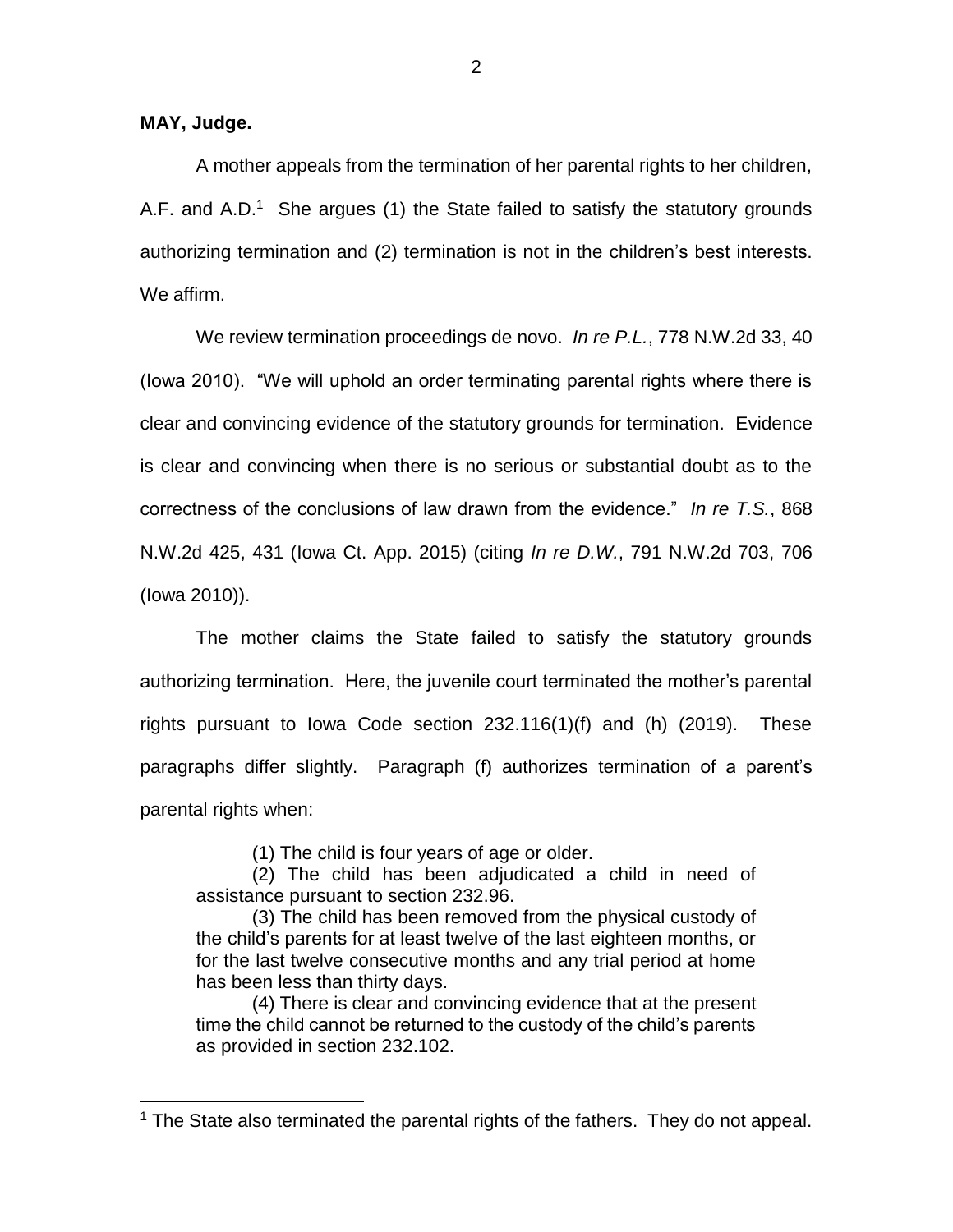Paragraph (h) is nearly identical except it applies to a child who is "three years of age or younger" and only requires the child be removed "for at least six months of the last twelve months, or for the last six consecutive months and any trial period at home has been less than thirty days."

The mother only challenges the last element under both paragraphs. She argues the children could be safely returned to her care. As support, she highlights her sobriety, housing, and efforts to address her substance-abuse and mentalhealth needs. But the record suggests otherwise.

The mother admitted to using methamphetamine daily for several months and as recently as a month prior to the termination hearing. She never successfully completed a substance-abuse treatment program. And she admitted at the termination hearing that she has not properly addressed her substance-abuse problems. Her unresolved substance-abuse issues weigh against a finding that the children could be safely returned to her. *See, e.g.*, *In re C.P.*, No. 18-1536, 2018 WL 6131242, at \*2 (Iowa Ct. App. Nov. 21, 2018) (collecting cases concluding children cannot be returned to parents with unresolved history of substance abuse).

The mother's mental health also remains a significant concern. She has been diagnosed with borderline personality disorder, anxiety, depression, and post-traumatic stress disorder. While she sees a psychiatrist for medication management, she does not attend counseling. And within the two months preceding the termination hearing, the mother was hospitalized twice for thoughts of self-harm. These concerns also weigh against a finding that the children could be returned to her care. *See In re K.S.*, No. 18-1759, 2018 WL 6705523, at \*1

3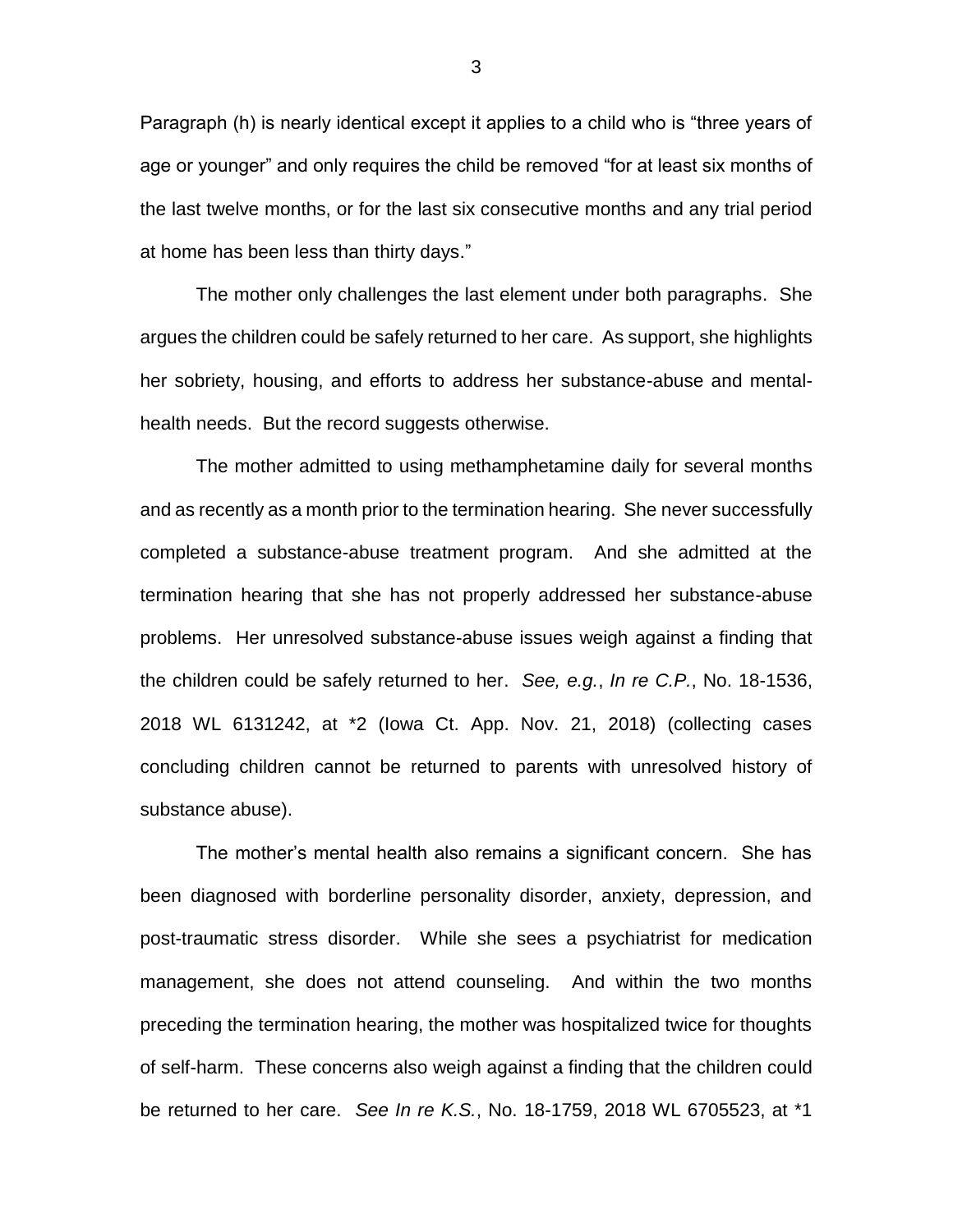(Iowa Ct. App. Dec. 19, 2018) (collecting cases concluding a parent's unaddressed mental-health conditions weighed against reunification).

The mother also lacked stable housing and employment. The mother became employed just one week prior to the termination hearing and held no other job over the pendency of the case. By her own admission, her housing has also been unreliable over the life of the case. She spent time living in a shelter and now resides with her paramour and his friend. Her testimony suggests she moved in with them just a week prior to the termination hearing.<sup>2</sup> Nothing in the record shows the condition of the residence is appropriate for the children. Moreover, nothing in the record shows the paramour and friend are safe for the children to be around. And nothing in the record shows how long the mother will be able to stay at the residence.<sup>3</sup> We conclude her history of unstable housing and employment weighs against a finding that the children could be safely returned to her. *See In re M.W.*, 876 N.W.2d 212, 223 (Iowa 2016) (stating that inappropriate housing and inconsistent employment "reflect[] [a mother's] prior pattern of irresponsibility and lack of planning when it comes to her children"); *In re R.C.*, No. 03-1134, 2003 WL 22092677, at \*2 (Iowa Ct. App. Sept. 10, 2003) (finding, among other factors, a parent's "history of unstable housing and employment" provided "evidence beyond a reasonable doubt" that the child could not be placed in the parent's care).

 $\overline{a}$ 

 $2$  The mother could not provide the juvenile court with the address of her current residence.

<sup>&</sup>lt;sup>3</sup> The mother testified the residence belonged to the paramour's friend.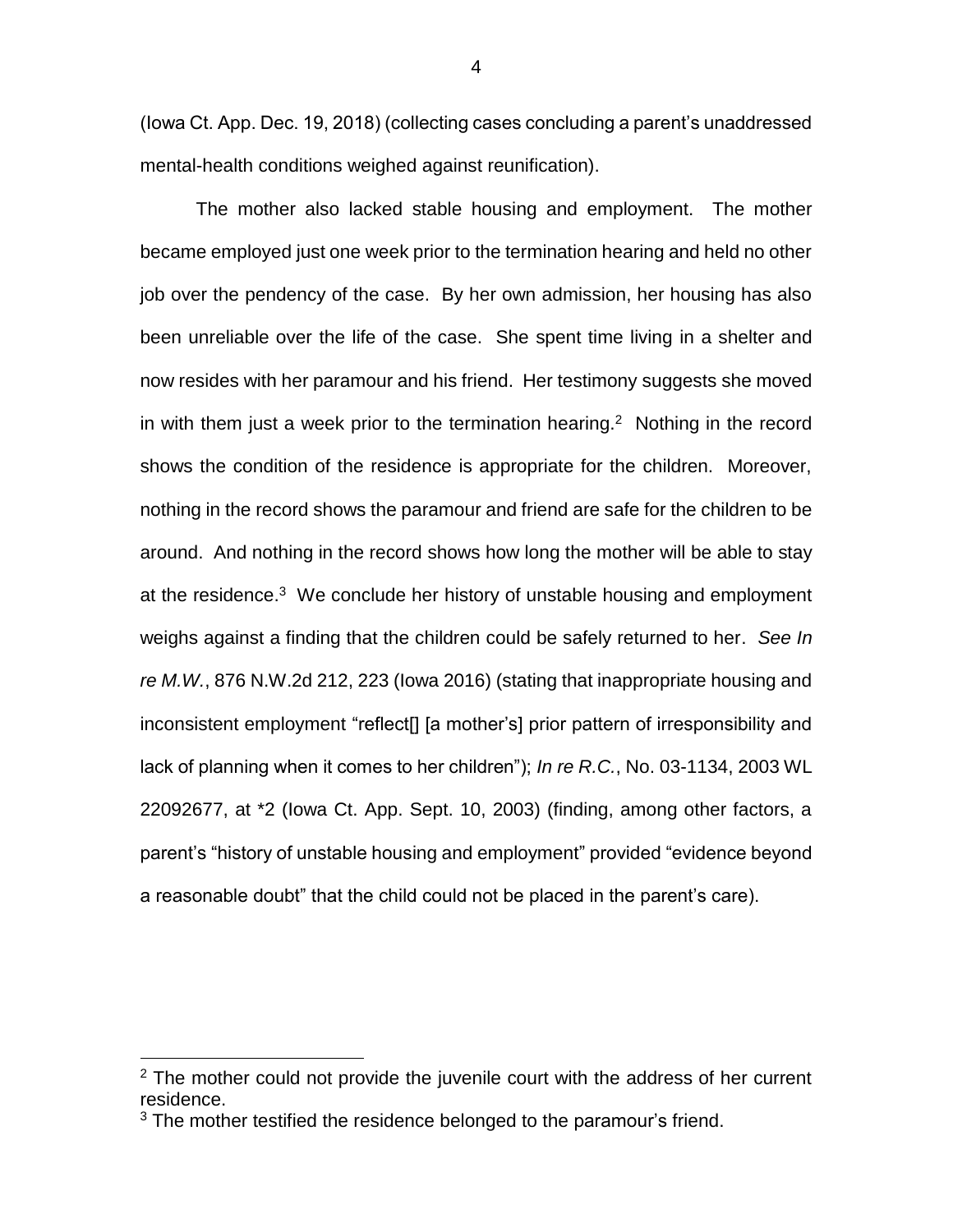In summary, we share the juvenile court's concerns about the mother's mental-health, substance-abuse, and housing issues. Like the juvenile court, we conclude the children could not be safely returned to the mother's care.

The mother also argues termination is not in the children's best interests. We have considered this argument under both Iowa Code section 232.116(2) and (3)(c). And we disagree with the mother's claim.

In considering the best interests of children, we "give primary consideration to the child[ren]'s safety, to the best placement for furthering the long-term nurturing and growth of the child[ren], and to the physical, mental, and emotional condition and needs of the child[ren]." *P.L.*, 778 N.W.2d at 40 (quoting Iowa Code § 232.116(2)). "It is well-settled law that we cannot deprive a child of permanency after the State has proved a ground for termination under section 232.116(1) by hoping someday a parent will learn to be a parent and be able to provide a stable home for the child." *Id.* at 41.

We conclude termination is in the children's best interests. This family was subject to a prior child-in-need-of-assistance proceeding. That case was open for several years. This case was opened not long after the first closed and for the same reasons. Termination would end this cycle and provide the children with an opportunity to find safety and stability. The mother notes A.F. has expressed that she does not want to be adopted. But because A.F. is under the age of ten, we do not take this into consideration. *See* Iowa Code § 232.116(3)(b). The mother also opines that her bond with the children is strong enough to forgo termination. *See id.* § 232.116(3)(c). We disagree. The parent-child bond is not so strong to overcome the significant safety risks that remain.

5